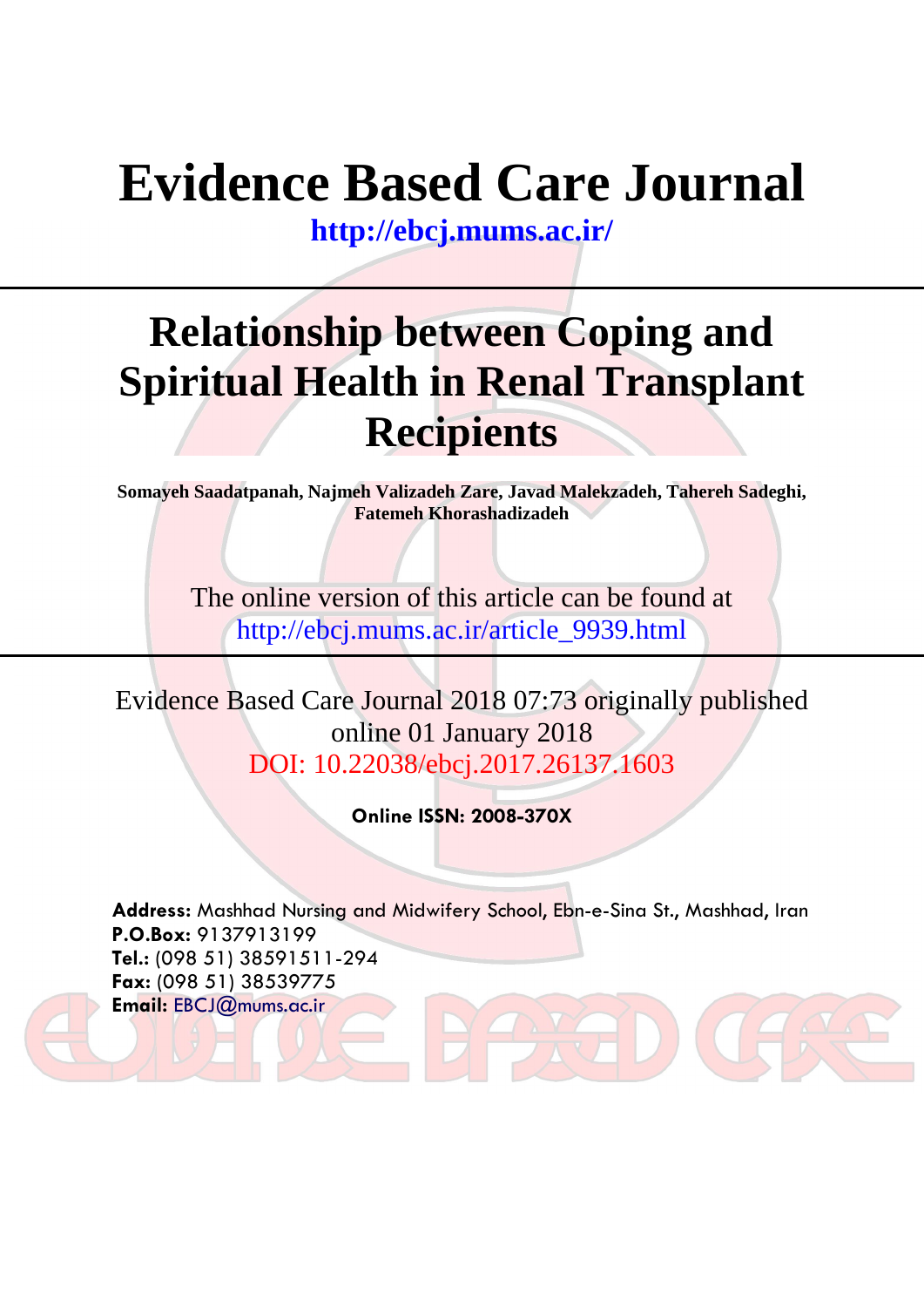

### **Evidence Based Care Journal**

Short Report



## **Relationship between Coping and Spiritual Health in Renal Transplant Recipients**

Somayeh Saadatpanah<sup>1</sup>, Najmeh Valizadeh Zare<sup>2\*</sup>, Javad Malekzadeh<sup>3</sup>, Tahereh Sadeghi<sup>2</sup>, Fatemeh Khorashadizadeh<sup>4</sup>

**Received**: 11/09/2017 **Accepted**: 12/12/2017

Evidence Based Care Journal, 7 (4): 73-77

#### **Abstract**

Patients with end-stage renal disease (ESRD) encounter various challenges following kidney transplantation, which should be managed appropriately. These problems can be partly controlled by considering spirituality as one of the care components. Regarding this, the aim of this study was to investigate the relationship between coping and spiritual health in the renal transplant recipients. This descriptive correlational study was conducted on 169 patients referring to the Organ Transplantation Center at Montasserieh Hospital in Mashhad, Iran. The study population was selected through convenience sampling method. The data were collected using demographic characteristics form, Renal Transplant Coping Scale by Valizadeh et al. (2015), and Spiritual Health Questionnaire developed by Khorashadizadeh et al. (2015). The mean scores of coping and spiritual health were 321.2±15.3 and 123.3±6.2, respectively, which were desirable. There was a significant linear relationship between coping and spiritual health mean scores  $(P< 0.001, r=0.37)$ . Based on the findings, the reinforcement of spiritual beliefs in patients could be a strategy to promote their coping level.

**Keywords:** Coping, Kidney Transplantation, Spiritual Health, Post-transplant problems

<sup>1.</sup> Critical Care Nursing Msn student , School of Nursing and Midwifery, Mashhad University of Medical Sciences, Mashhad, Iran

<sup>2.</sup> Assistant Professor of Nursing, Evidence Based Care Research Center, School of Nursing and Midwifery, Mashhad University of Medical Sciences, Mashhad, Iran

<sup>3.</sup> Instructor of Medical-surgical Nursing, Evidence Based Care Research Center, School of Nursing and Midwifery, Mashhad University of Medical Sciences, Mashhad, Iran

<sup>4.</sup> Assistant Professor of Nursing, Department of Nursing, North Khorasan University of Medical Sciences, Bojnord, Iran

<sup>\*</sup> Corresponding author, Email: [valizadehn@mums.ac.ir](mailto:valizadehn@mums.ac.ir)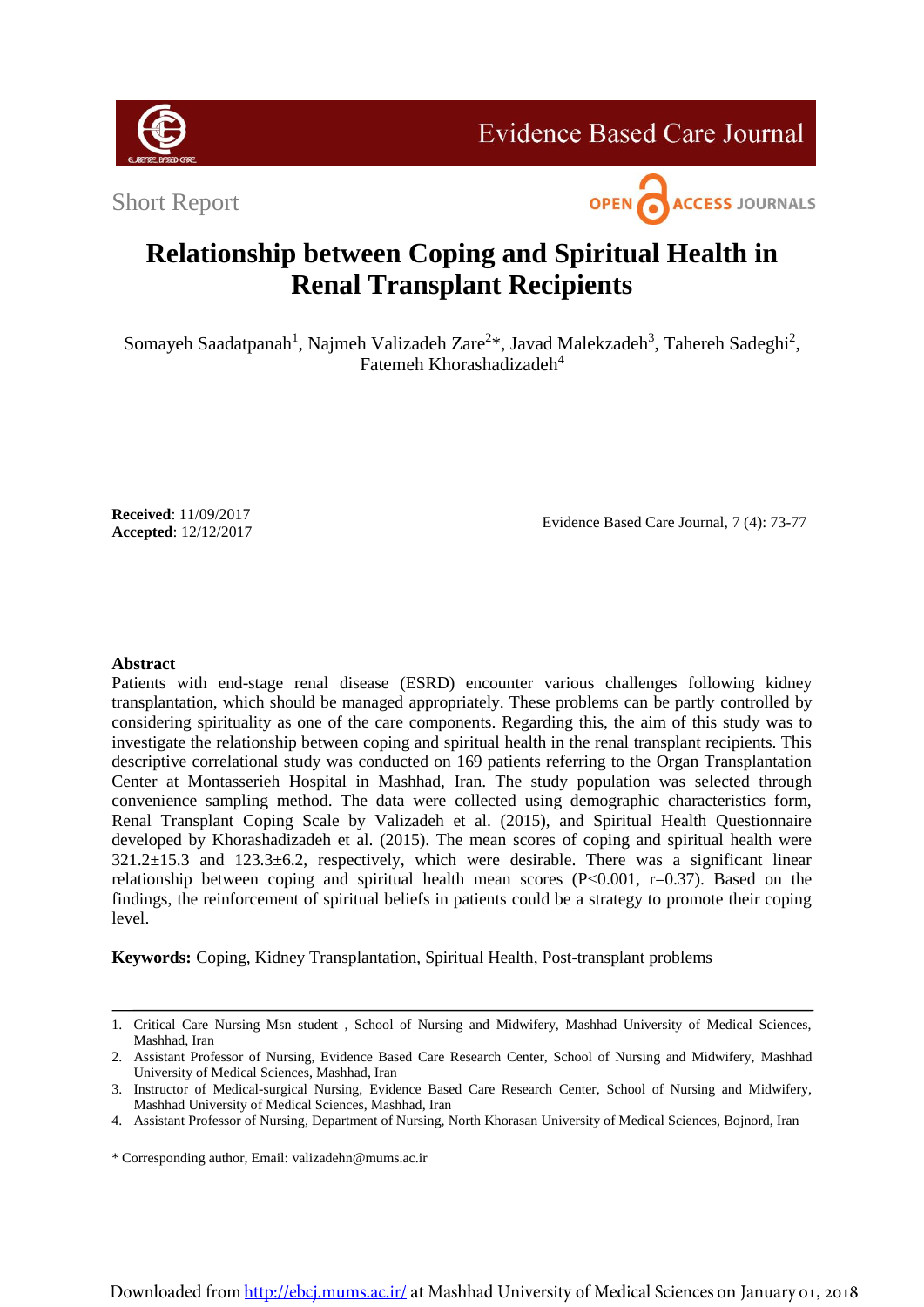#### **Introduction**

Renal or kidney transplantation is an alternative treatment for the patients with end-stage renal disease (ESRD) (1). This therapeutic approach has been estimated to facilitate the treatment of 49% of the patients with ESRD. The advances in the therapeutic methods and immune system suppressors have resulted in the improvement of the survival rate of the transplant patients. In this regard, the one-year survival rate of these patients has had a 90% rising trend  $(2)$ .

However, every treatment can pose its own challenges, which can have a significant effect on the quality of life among the patients (3). Therefore, renal transplantation is not recognized as a permanent recovery and treatment for the ESRD patients undergoing this surgery (4). Moreover, this medical approach may expose the patients to a chronic situation involving numerous challenges (5).

Several studies have reported the fear of transplant rejection as the most important stressor in the ESRD patients (5, 6). Accordingly, Valizadeh et al. revealed that the kidney transplant patients could face lots of difficulties, including necessity of medication use, diet observance, financial pressures, uncertainty about future, marital problems, and everyday stress (7, 8). The patients interpret this stressful situation as a challenge or threat because they face a lot of problems after transplantation (9). Regarding this, the renal transplant recipients are required to comply with their new life (10).

The ability to cope and return to the prior situation in these patients is considered as a leading factor affecting disease management. Various investigations have suggested a positive relationship between coping and consequences of the disease (11). In this regard, failure to fulfill coping can result in inattention to self-care commitment, rejected transplants, return to the strained road of hemodialysis, and consequently high mortality rate in the patients (7). Therefore, the main responsibility of nurses, especially in terms of changing the health status in individuals and creating new and critical situations, is to evaluate the levels of coping in such clients.

The conceptualization of the coping levels in patients not only contributes to patient care and clinical performance, but also results in the fulfillment of emotional support and care adjusted for patients and their families (12, 13). Furthermore, spirituality can be a useful source for physical and emotional health, which should be included as a care component in order to accomplish coping (14).

Spiritual health involves the coordination of four spiritual dimensions, including individual relationships, inter-individual relationships, relationships with nature, and relationships with the top superior (15). There are numerous studies demonstrating that spirituality and religion can bring about changes in the consequences of health problems, such as mortality, reduction in cardiovascular diseases, and depression. Moreover, spirituality can lead to return to the pre-crisis situation (16).

The results of a study conducted by Giraldo et al. (2012) showed that spirituality had a weak, but significant relationship with coping and adaptation process in the patients affected with HIV/AIDS (17). Furthermore, in another study conducted by Rayyani et al. (2014), faith in God was considered by lots of patients as an important facilitator of coping among renal transplant recipients (18).

The review of the related literature revealed a large number of studies examining the relationship between coping and spirituality. Spiritual health has different definitions in various cultures. To the best of our knowledge, there is no study addressing such a relationship with the use of localized research instruments specific to the Iranian culture. Moreover, no study was found on the relationship between coping and spiritual health in Islam and Shiites. Additionally, there are some contradictory results and a knowledge gap to fill in this domain.

#### **Methods**

This descriptive correlational study was conducted on renal transplant recipients in the Organ Transplantation Center at Montasserieh Hospital in Mashhad, Iran, in 2016. The study population was selected based on convenience sampling method. The sample size was determined using the correlation coefficient formula according to a pilot study (r=0.3). The total number of the renal transplant recipients who were willing to participate in this study was 169 cases.

The inclusion criteria were: 1) an elapse of at least two months after transplantation (considering that coping occurs within six weeks after transplantation) (7), 2) age older than 18 years, and 3) no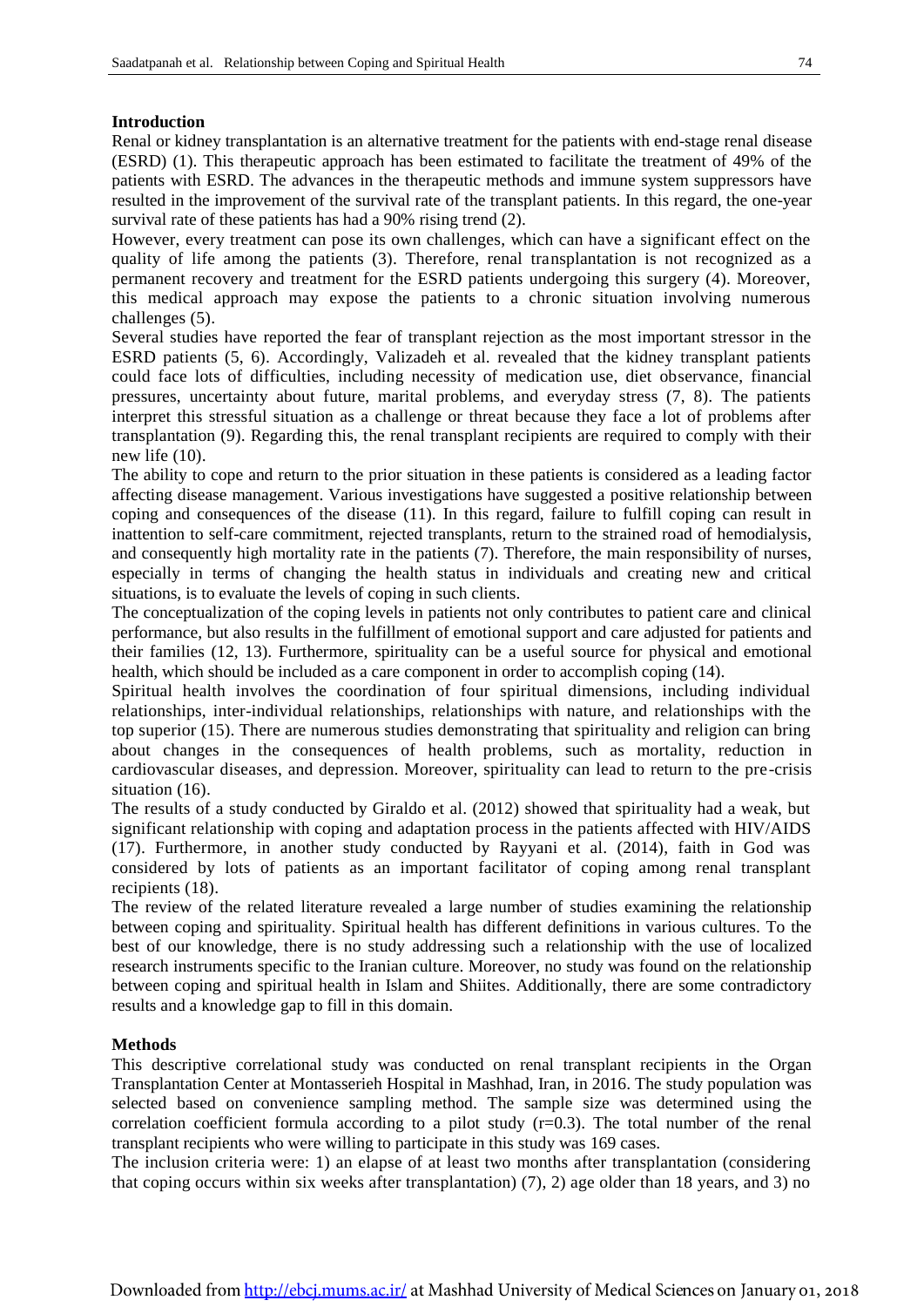history of rejected transplants. On the other hand, the exclusion criteria included incomplete questionnaires and withdrawal during the study. Data collection instruments included the demographic characteristics form, Renal Transplant Coping Scale (RTCS) by Valizadeh et al. (2015) (19), and Spiritual Health Questionnaire (SHQ) developed by Khorashadizadeh et al. (2015) (20).

The RTCS contained 69 items and 5 dimensions, including conscious acceptance of existing situation, conceptualization of self-care commitment, conscious tolerance of difficulties, focus on supportive encouragement, and spiritual tolerance. This instrument is rated on a five-point Likert scale ranging within 1-5. In this respect, the minimum and maximum scores were 69 and 345, respectively. In this research tool, the score ranges of 69-124, 125-180, 181-236, 235-292, and 293-345 were considered as very weak, weak, moderate, good, and very good, respectively. The examination of the validity and reliability of this scale in the Iranian culture in 2014 revealed the validity coefficient of 0.9 and Cronbach's alpha coefficient of 0.94.

The SHQ, designed by Khorashadizadeh et al., comprises of 32 items in 2 dimensions, namely cognition and behavior. This research instrument is rated on a four-point Likert scale, ranging within 1-4. Accordingly, the minimum and maximum scores were 69 and 345, respectively. In this questionnaire, the score ranges of 32-56, 57-80, 81-104, and 105-128 indicated weak, moderate, good, and very good, respectively.

The validity and reliability of this tool have been confirmed in Iran in 2014, rendering the validity coefficient of 0.9 and Cronbach's alpha coefficient of 0.94. In the present study, the reliability of both questionnaires was evaluated through test-retest method, revealing the reliability coefficients of 0.87 and 0.85 for the RTCS and SHQ, respectively.

To collect the data, the questionnaires were given by the researcher to the eligible patients referring to the given center for periodical visits by nephrologists in the mornings and evenings of different weekdays. The questionnaires were completed by the patients; however, for the individuals with inadequate literacy, the researcher filled out the instruments. The sampling process lasted about three months. Data analysis was performed by means of SPSS software, version 19.

At the first step, the normal distribution of the variables was studied using the Kolmogorov-Smirnov test. Then, the mean, standard deviation, percentage, and frequency of the levels of coping and spiritual health as well as demographic characteristics of the participants were described through dispersion indices. The Pearson product-moment and Spearman's rank-order correlation tests were employed to analyze the linear regression of the data. The 95% confidence level was considered for all statistical analyses.

To observe the ethical considerations in this study, a permit was obtained from the Research Deputy of Mashhad University of Medical Sciences, Mashhad, Iran and the Organ Transplantation Center at Montasserieh Hospital. After obtaining an approval from the Ethics Committee of Mashhad University of Medical Sciences, arrangements were made with the management of Montasserieh Hospital, and written informed consent was obtained from the participants. Moreover, the confidentiality of the data and their anonymity, along with the objectives of the study and the way to access the results were emphasized within this research process.

#### **Results**

According to the results, the mean age of the patients was 37.3±12.5 years (age range: 18-70 years). Furthermore, the mean durations of transplantation and hemodialysis were 39.2±48.4 and 32.8±24.2 months, respectively. The demographic characteristics of the participants are illustrated in Table 1. The mean total scores of coping and spiritual health were  $32.3 \pm 15.3$  and  $123.3 \pm 6.2$ , respectively, which were indicative of good levels.

Based on the results of the correlational study, there was a statistically significant linear relationship between the mean score of coping and that of spiritual health  $(P<0.001, r=0.37)$ . Except for the conscious acceptance of existing situation  $(P=0.16)$ , all coping dimensions, including understanding the necessity of self-care , conscious tolerance of difficulties, focus on supportive encouragement, and spiritual tolerance had a significant linear relationship with the dimensions of spirituality and total spirituality (P˂0.001) (Table 2).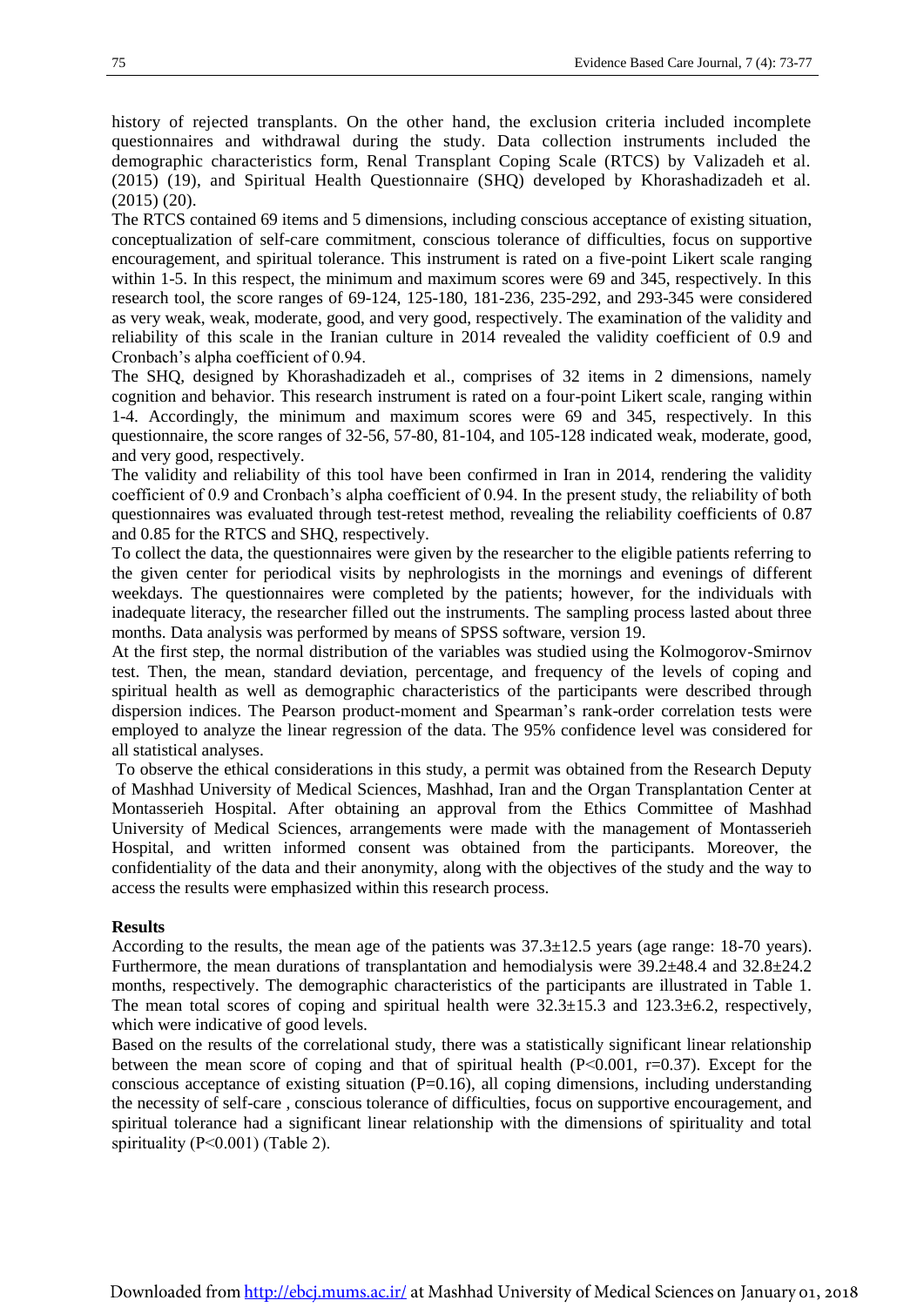| Variable                |                    | Frequency (percentage) |
|-------------------------|--------------------|------------------------|
|                         | Male               | 86 (50.9%)             |
| Gender                  | Female             | 83 (49.1%)             |
|                         | Single             | 50 (29.6%)             |
| Marital status          | Married            | 116 (68.6%)            |
|                         | Divorced           | $3(1.8\%)$             |
|                         | Unemployed         | 109 (64.9%)            |
| Occupation              | Self-employed      | 48 (28.6%)             |
|                         | Employed           | $9(5.4\%)$             |
|                         | University student | $2(1.2\%)$             |
|                         | Illiterate         | 13 (7.7%)              |
|                         | Primary school     | 46 (27.4%)             |
| Level of education      | Junior high school | 32 (19.0%)             |
|                         | High school        | 61 (36.3%)             |
|                         | Academic degree    | $16(9.5\%)$            |
| Type of transplantation | Deceased donor     | 120 (72.7%)            |
|                         | Living donor       | 47 (27.3%)             |
| Islamic sect            | Shiite             | 146 (86.4%)            |
|                         | Sunni              | 23 (13.6%)             |

| Table 1. Demographic characteristics of the study participants |  |  |
|----------------------------------------------------------------|--|--|
|                                                                |  |  |

|  |  |  |  |  |  | Table 2. Relationship of coping and spiritual health dimensions in renal transplant recipients |
|--|--|--|--|--|--|------------------------------------------------------------------------------------------------|
|--|--|--|--|--|--|------------------------------------------------------------------------------------------------|

|                      |                                            | Dimensions of spirituality |                   |                    |  |
|----------------------|--------------------------------------------|----------------------------|-------------------|--------------------|--|
|                      |                                            | Cognitive                  | <b>Behavioral</b> | Total spirituality |  |
| Coping<br>dimensions |                                            | $r=0.10$                   | $r = 0.10$        | $r=0.11$           |  |
|                      | Conscious acceptance of existing situation | $P=0.20$                   | $P=0.18$          | $P=0.16$           |  |
|                      |                                            | $r=0.24$                   | $r=0.36$          | $r=0.32$           |  |
|                      | Conceptualization of self-care commitment  | $P=0.002$                  | P < 0.001         | P < 0.001          |  |
|                      | Conscious tolerance of difficulties        | $r=0.29$                   | $r=0.32$          | $r=0.32$           |  |
|                      |                                            | P < 0.001                  | P < 0.001         | P < 0.001          |  |
|                      |                                            | $r=0.20$                   | $r=0.22$          | $r=0.26$           |  |
|                      | Focus on supportive encouragement          | $P=0.008$                  | $P=0.003$         | $P=0.001$          |  |
|                      | Spiritual tolerance                        | $r=0.50$                   | $r=0.38$          | $r=0.52$           |  |
|                      |                                            | $P \le 0.001$              | P < 0.001         | P < 0.001          |  |
|                      |                                            | $r=0.32$                   | $r=0.33$          | $r = 0.37$         |  |
|                      | Total coping                               | P < 0.001                  | P < 0.001         | P < 0.001          |  |

The results of the Pearson correlation test also suggested no statistically significant relationship between total coping and its components, except for the conscious acceptance of existing situation and duration of transplantation (P=0.32, r=-0.08). Furthermore, there was no significant relationship between total coping and its components, except for the conscious tolerance of difficulties and duration of hemodialysis ( $P=0.90$ ,  $r=0.01$ ).

Based on the results of the logistic regression model, the levels of coping and spiritual health showed a significant relationship with marital status (single=0 and married=1). Therefore, spiritual health and marital status were entered into a multiple regression model, and the results revealed that these two variables could predict 0.493 of the variance of the coping levels. The highest predictive power of coping was similarly associated with the marital status. Finally, the amount of spirituality with the beta coefficient of 0.686 could predict coping in patients and was significantly correlated with coping.

#### **Implications for Practice**

Coping with a disease and its subsequent consequences and problems is considered as one of the basic concepts and important factors in disease management. The ability of the individuals to deal with various conditions following the disease can play an important role in the implementation of effective nursing interventions. Accordingly, the determination of the amount the transplant recipients, undergoing numerous stressors, cope with the existing situation is of fundamental importance.

Therefore, the nurses, especially those working in the renal transplantation centers, should be able to examine the levels of coping in the patients with renal transplants in order to provide a care